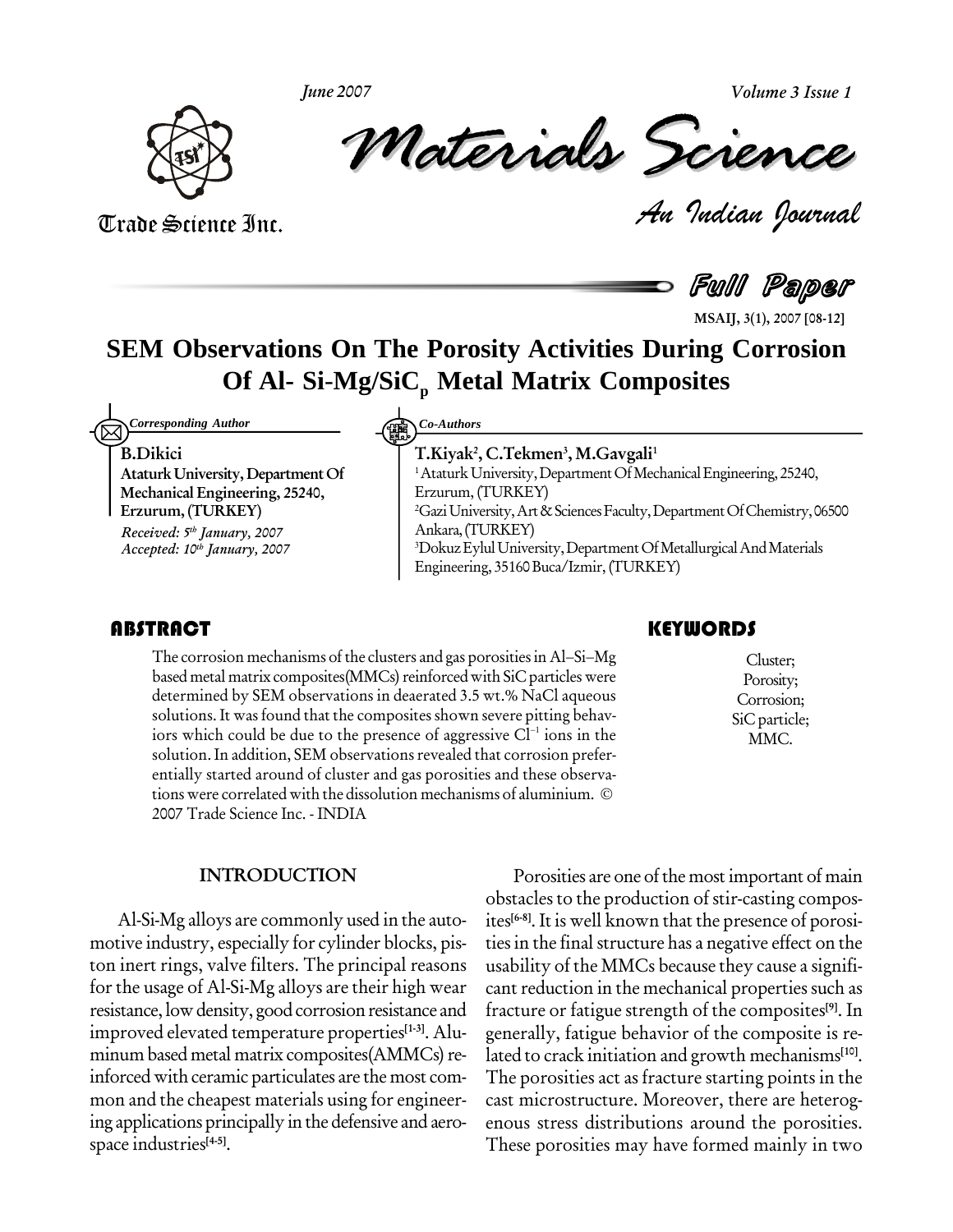## Full Paper

ways: (a) due to the aggregation of the pushed rein forcement particles by the matrix dendrites during solidification which is called 'clusters', (b) due to the diffusion of hydrogen gas in to the molten metal which is called 'gas voids'<sup>[6, 11-12]</sup>. According to Throwsdale et The al. **[13]**, a significant contribution to the increased pit ting susceptibility arises from the presence of voids and crevices at the reinforcement/matrix interface and relatively large voids created by stretch could act as fine crevices, thus altering the normal pitting behaviour of the composites. It is well known that during the fabrication of particle reinforced MMCs, reinforcements may crack or break into pieces and in the case of the potential of composite exceed  $E_{\text{ni}}$ , the case of the potential of composite exceed E<sub>pit</sub>, ior <del>v</del><br>pitting may form and grow at these cracks<sup>[12-14]</sup>. In ad- izati dition, areas which have different potentials may increase and when the potential exceed  $E_{corr}$  value, these areas may act as pit nucleation sites **[15-16]**. Similar re sults were also obtained in our previous studies<sup>[14, 17]</sup> p and were in agreement with depictions observed by Turnbull **[18]**.

The determination of the corrosion behaviour of composites is based on the knowledge of the re lationship between the microstructure and its mac roscopic response. This can be achieved by the de termination of the corrosion phenomenon of the porosities. However, only a fewinvestigations about the porosity effect on the corrosion behavior of alu minium MMCs have been reported.Therefore, pre liminary results on the activity of the porosities during the corrosion tests of Al-Si-Mg/SiC<sub>p</sub> composites are reported in this study.

## **EXPERIMENTAL**

Al-Si-Mg alloy was used asthe matrix alloy with the following composition inwt%: 7.0Si, 0.7Mg, bal ance Al. The matrix alloy was reinforced with 10 and 20% vol. of SiC particles by using the stir-cast ing technique. Firstly, in order to prevent the forma-

**TABLE 1: Chemical composition of the matrix al loy used in the present study**

| Composition $(\% )$ |      |          |  |                                        |  |    |    |      |
|---------------------|------|----------|--|----------------------------------------|--|----|----|------|
| Material            |      | Si Mg Cu |  | Mn Ni                                  |  | Zn | Fe |      |
| Matrix<br>Alloy     | 6.62 |          |  | 0.67  0.013  0.027  0.008  0.08  0.298 |  |    |    | Bal. |

tion of  $\mathrm{Al}_4\mathrm{C}_{\mathfrak{z}},$  the surface of SiC particles were oxidized at 900 <sup>0</sup>C before added into the semi-solid ma trix alloy. Thus, the surface of SiC particles was coated with a thin silicon-dioxide( $\text{SiO}_2$ ) layer before casting.<br>Then, SiC particles added into the semi-solid matrix alloy at 600 <sup>0</sup>C.Anargonatmospherewas maintained over the melting to reduce the oxidation. Secondly, hot extrusion of the compocast ingots was carried out at an extrusion ratio of 10:1. Finally, samples were artificially aged(T6) at 150 <sup>0</sup>C.The details of produc tion method and T6 heat treatment were described in the previous study<sup>[19]</sup>.

The effect of the porosities on corrosion behav ior was examined using the potentiodynamic polar ization technique. All electrochemical measurements were carried out in 3.5% wt. NaCl aqueous solution at room temperature in a pyrex glass cell and pro ceeded according to ASTM standard(G5-94) **[20]**.The potentiodynamic polarization curves were obtained by using an AgCl/Ag reference electrode and aPt counter-electrode. The exposed area of the samples was about 1cm<sup>2</sup> .The potential was controlled with a Wenking PGS95 potentiostat(BANK). After polar ization tests, the specimens were cleaned mechani cally and ultrasonically for metallographic observa tions. The SEM observations carried out by using Jeol 6400 scanning electron microscope(SEM).

## **RESULTS AND DISCUSSION**

The chemical composition of the matrix alloy used in the present study is given in TABLE 1. Re inforcement distribution was non-homogenous in the composites and including diverse porosities.Typical porosities in the microstructure of the composites are shown in figure 1. Clusters and voids can be seen in the microstructures. Meanwhile, the formation of the type porosities is inevitable when the compos ites produced by stir-casting technique.

*An*details of the porosity measurement are given in the Overall porosity contents of unreinforced ma trix alloy and composites are giveninTABLE2.The previous study<sup>[8]</sup>.

*M Indian Journal Materials Science* It can be said that, locally decomposed cathode anode zone trigger the corrosion mechanism for cluster type porosities. Noble components gathered due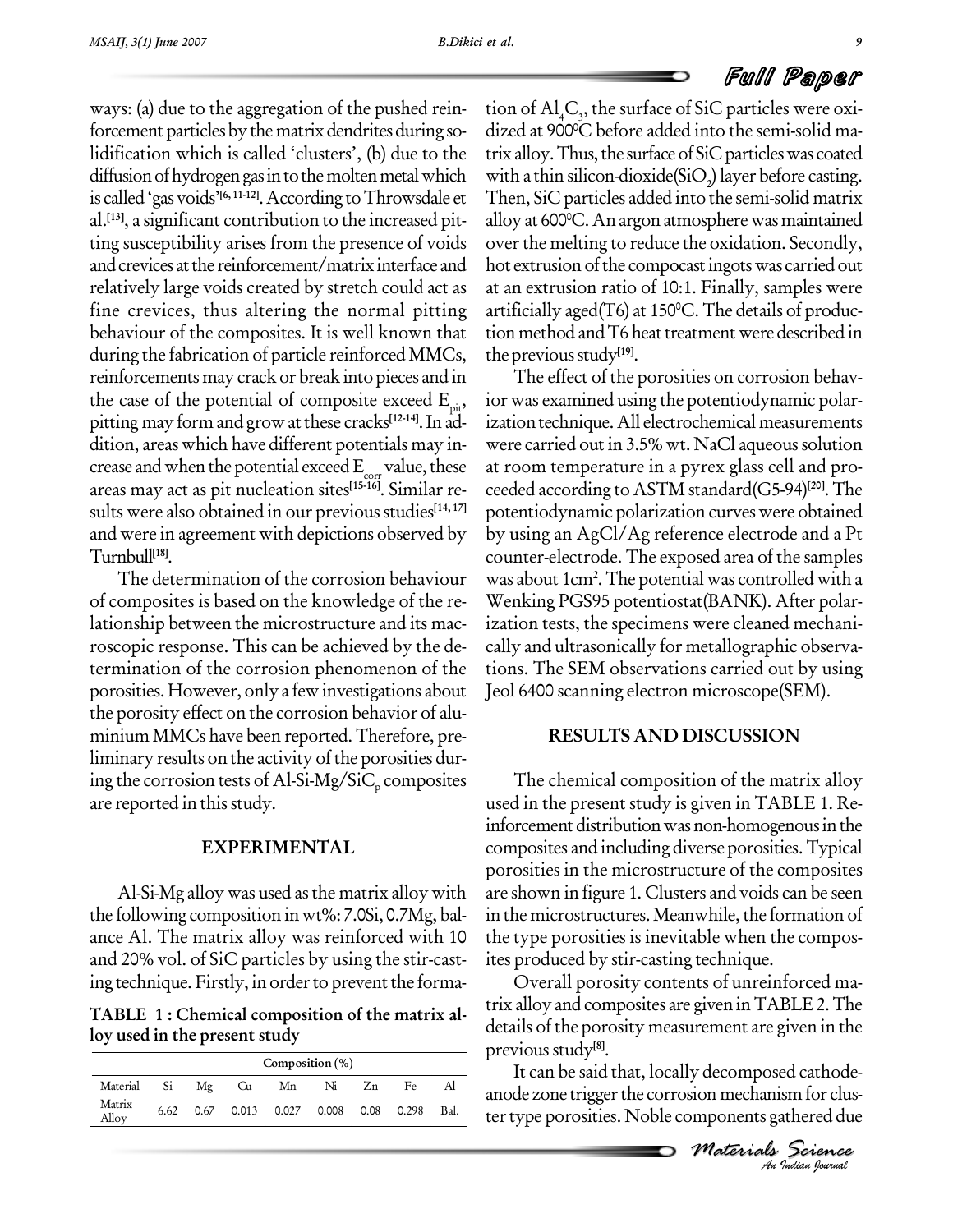# Full Paper

**TABLE 2. Porosity values of the matrix alloy and composites in as-cast and extruded conditions**

| Materials      | Porosity (vol. %) |          |    |  |
|----------------|-------------------|----------|----|--|
|                | As-cast           | Extruded | 1r |  |
| Matrix Alloy   | 1,35              | 1,09     | tŀ |  |
| Al-10% $SiC_p$ | 4.70              | 1,26     |    |  |
| Al-20% $SiC_p$ | 13,86             | 1,89     | O  |  |

to clustering, increase the ratio of local cathode area at the region where these types of porosities are ex ist. As a result, the small anode/big cathode corro sion mechanism occurs which is the most detrimental and where the pits extend in depth **[21-23]**.This pro cess takes progress quickly and continues until the reinforcements ejected from the matrix.The follow-

ing reactions take part in this process;  
\nAl 
$$
\rightarrow
$$
 Al<sup>3+</sup> + 3e  
\nAl<sup>3+</sup> + 3H<sub>2</sub>O  $\rightarrow$  Al(OH)<sub>3</sub> + 3H<sup>+</sup> (2)

greations take pa<br>  $\rightarrow$  Al<sup>3+</sup> + 3e<sup>+</sup><br>  $\rightarrow$  + 3H<sub>2</sub>O  $\rightarrow$  Al(OH<sub>2</sub><br>
After oxidizing<br>
aluminum chlorid<br>
aluminum chlorid<br>
This may cause an<br>
in oxide film<sup>[24-25]</sup>.<br>
(OH)<sub>3</sub> + Cl  $\rightarrow$  AlCl(<br>
Cl(OH)<sub>2</sub> + Cl  $\rightarrow$  AlCl(<br>
Cl( After oxidizing of Al**3+** ions according to reac tion 1 and 2, it will react with Cl<sup>-</sup>ions and transform As  $_{\rm A}$  result,  $_{\rm V}$ to aluminum chloride according to reactions 3, 4 and 5.This may cause an increase in the solubility of the thin oxide film<sup>[24-25]</sup>.<br>**A**<sup> $I$ </sup>(OH)  $+$  C<sup> $I$ </sup>  $\rightarrow$  A<sup>1</sup>C<sup> $I$ </sup>(OH)

| $\mu$ <sup>----</sup> -                                           |     | w                       |
|-------------------------------------------------------------------|-----|-------------------------|
| $AIOH$ <sub>1</sub> + Cl $\rightarrow$ AlCl(OH) <sub>2</sub> + OH | (3) | 1 <sup>C</sup>          |
| $AICI(OH)$ , + Cl $\rightarrow$ AlCl <sub>,</sub> OH + OH         | (4) |                         |
| $AICI_2OH + Cl \rightarrow Al^{3+} + 3Cl + OH$                    | (5) | $\overline{\mathbf{V}}$ |

As a result of an increase in the ion concentra tion; (a) the solubility of passivity accelerator  $O_2$  will decrease, (b) the interior cluster pH will decrease



**Indian Branch**<br> **Indian Bournal**<br> *Indian Bournal* **Figure 1: Clusters and voids in the microstruc ture of (a-b) matrix alloy, (c-d) 10% vol. SiC p com posite, (e-f) 20% vol. SiC p composite**

*Materials Science*

compared to the solution  $pH$ , (c) interior cluster potential will anodize as a result of a decrease to nega tive values compared to the matrix potential, (d) the increase in the positive ions exist in the cluster and the  $H^+$  ions will cause to form preferential areas to Cl - ions exits in the solution and results in diffusion of the Cl - ions to the clusters. And this brings into existence an effect of increase in the corrosion of aluminum**[15-16,24,26-27]**.

The absent of low resistant ascent areas of the electrons formed in consequence of dissolution at the surface and an increase in  $H^+$  ion concentration in the cluster will cause the cluster act as an anode and cath ode. The bottom parts of the clusters, where the lowest oxygen concentration and highest positive charge and acidity are exist, will anodize. Because of the near-<br>ness of the cathode areas, where H, leaves out  $(H^+ + e^-)$ ness of the cathode areas, where  $\rm H_2$  leaves out (H++e <sup>1</sup>/2H<sub>2</sub>)<sup>[24-25, 28]</sup>, to the bottom parts the interior cluster pH will increase from bottom to the upper part. As a result, while  $Al^{3+}$  ions increase at the bottom parts of the cluster, the oxidation tendency increases at the upper parts which have high pH values. Thus, while the cluster begins to close, the diffusion of Cl<sup>.</sup> ions decreases (Figure 2).<br>Consequently, the oxide film at the surface pre-

vents the  $\mathrm{O}_2$  entrance and the corrosion rate will decelerate or even stop with the ascent of  $\mathrm{H}_2$ . The high positive charge concentration at the parts of the covered cluster will attract the Cl<sup>.</sup> ions and thus the Cl<sup>.</sup> ion concentration in the oxide film will increase compared to other areas. Thus, these areas exhibit lo cally higher solubility of the oxide film and surface conductivity. In other words, the cluster may re-ac tivate at any moment. At the advanced stage of the corrosion, before the cluster closed temporary, if another particle comes out, the corrosion continues around these particles (Figure 3a). Because, SiC is a



**Figure 2: Closure steps of cluster: (a) beginning of closure, (b) finish of closure**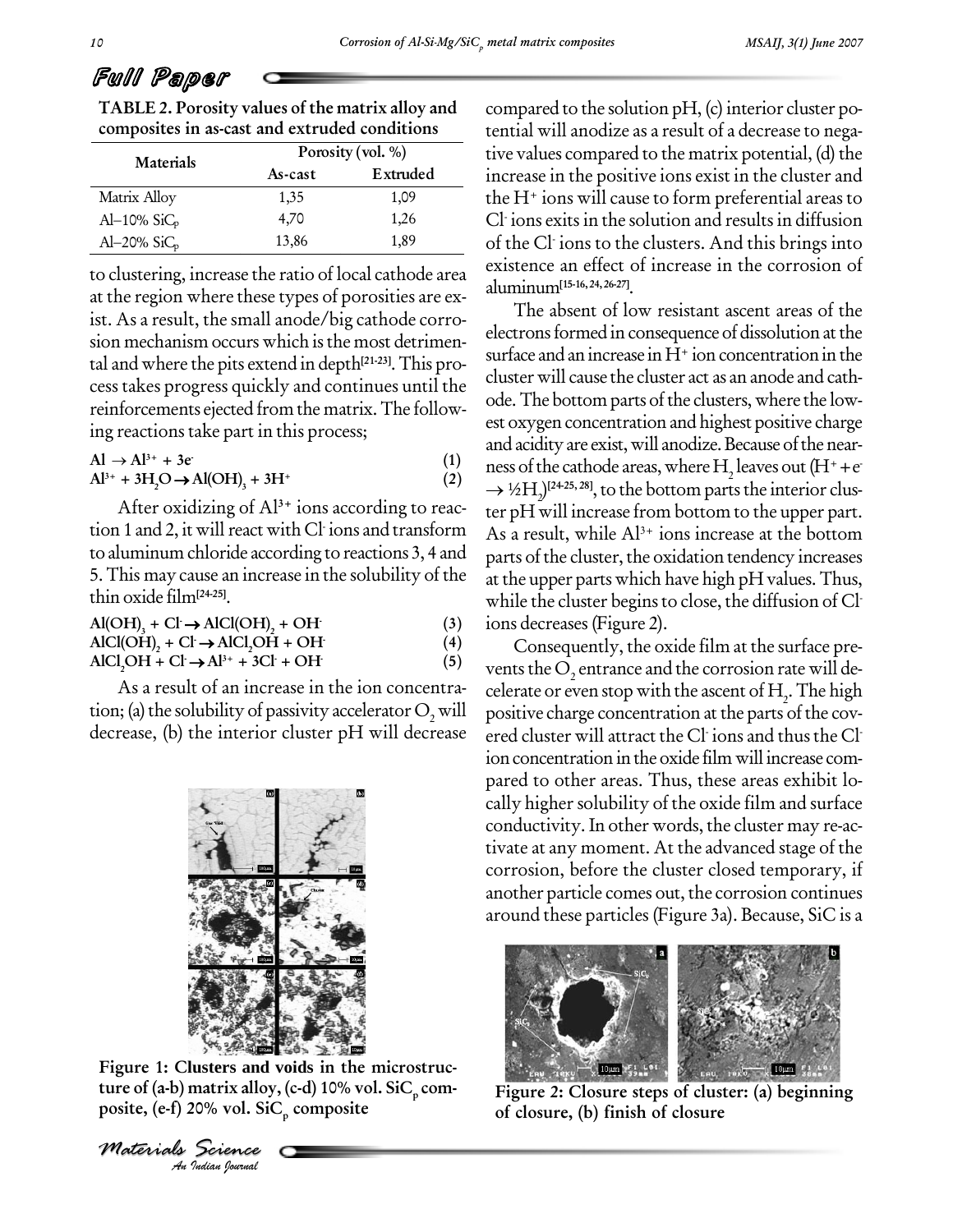

**Figure 3:Preferentially corrosion process pro gressed around SiC particle**

noble material and will not undergo corrosion(Figure rosity<br>2. b)[12,15] Thus localized compaign in Almatein allow tential 3.b) **[12, 15]**.Thus, localized corrosion inAl matrix alloy progresses quickly and in-depth. Thistype of corro sion known as "pitting" and even it cause less material loss, it may damage the construction. As a re sult, this kind of constitutions may affect the nor mal pitting corrosion behavior of the material.

It has been shown<sup>[13]</sup> that the corrosion resistance **F** will decrease with increasing the porosity ratio. Thus, while pressureless casting methods are used to pro duce MMCs, it is important to use secondary processes such as extrusion in order to eliminate the porosity. However, as expected these secondary processes will affect the corrosion behaviour of the composites. Figure 4a, demonstrates the effect of extrusion on the microstructure and reinforcement distribution, and figure 4b, the corrosion developed around the cluster porosities after the extrusion process.

Figure  $5(a-b)$  demonstrates the nucleation of pits around the gas porosity in Al-Si-Mg matrix alloy which has been exposed to a potential over the corrosion potential.

Gas porosities existing on the metal surface are areas where electrolyte is stagnating and make the oxygen transfer difficult. As a result, these areas will act as anode and surroundings of the porosities will act as cathode<sup>[12]</sup>. When the matrix was polarized in- cor1



**Figure 5: Micrographs of matrix: (a) Before cor rosion test and (b) Nucleated pits around of po rosity** that exposed potential just above  $\mathbf{E}_{\text{corr}}$  po-

deed anodically the  $E_{\text{corr}}$  potential, performed SEM examinations confirmed the presence of pits on the surface at this potential(Figure 6a). By increasing the potential, these porosities filled with corrosion products and passivity the upper surface (Figure 6b).

High positive charge concentration at the parts of the covered porosity attracts Cl - ions and Cl - ion concentration in the oxide film increase compared to other areas. Thus, these areas exhibit locally higher solubility of the oxide film and surface conductivity. Consequently, porosities act as preferential corrosion areas. Also, under these corrosion products, due to the absent of sufficient oxygen the corrosion con tinues **[22-24, 28]**.

### **CONCLUSIONS**

SEM observations show that the porosity sig nificantly affects the corrosion behavior of Al-Si-  $Mg/SiC<sub>p</sub>$  composites in 3.5% wt. NaCl solution. It can be seen that, locally decomposed cathode-anode zone trigger the corrosion mechanism for cluster type porosities. In addition, due to SiC is a noble material and will not undergo corrosion, localized corrosion in Al matrix alloy progresses quickly and



**Figure 4: (a) The effect of extrusion on porosity, (b) The corrosion effect on the extruded porosities**



**Figure 6: Gas porosity corrosion (a) At Ecorr po tential, and (b) Above Ecorr potential**